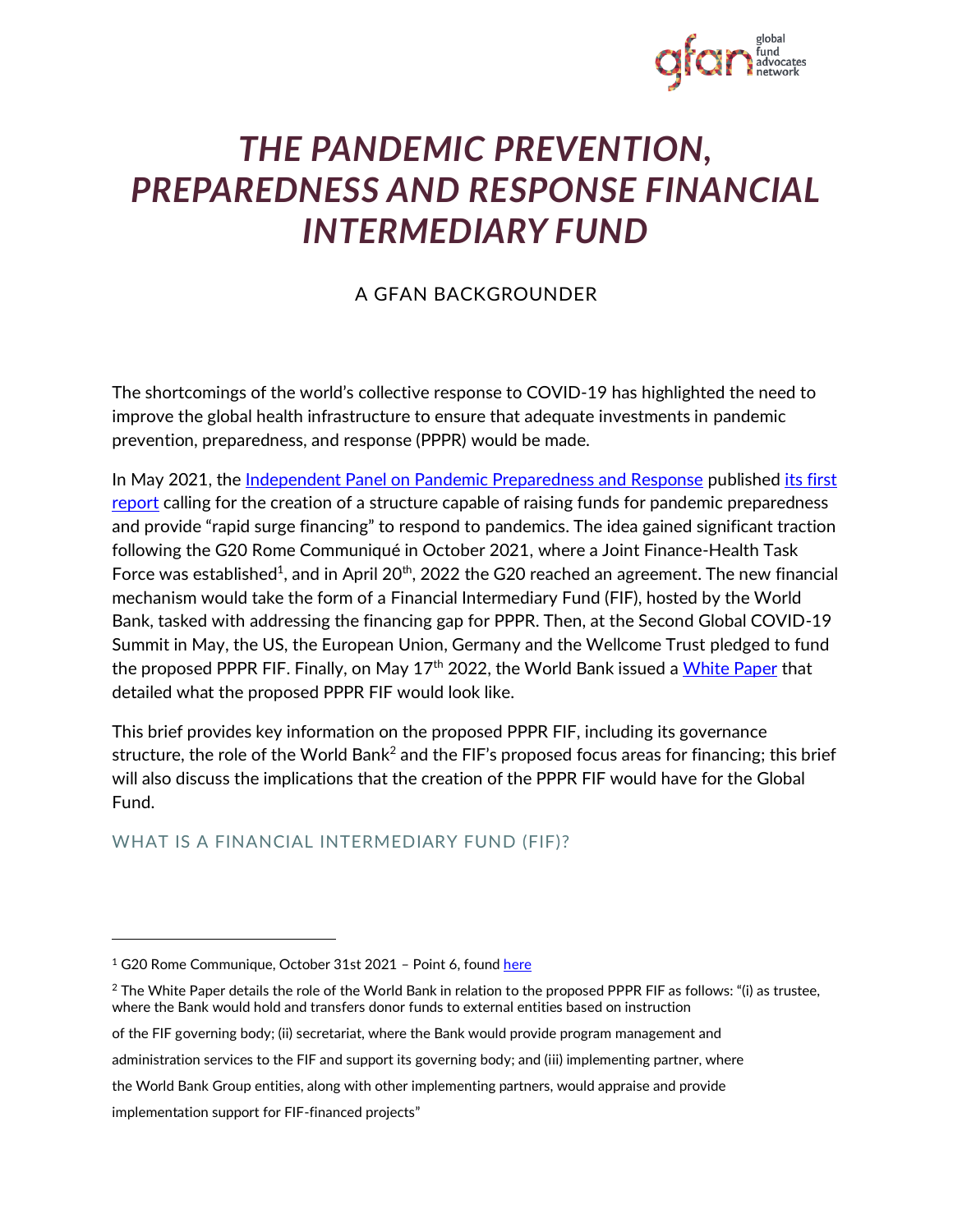

Financial Intermediary Funds are structures supported by the World Bank that pool public and private resources and channel them towards specific goals, typically the provision of global public goods. 27 FIFs are currently in operation and invest in issues ranging from climate change mitigation and food security to immunization and women entrepreneurship. Five of the FIFs deal directly with global health, **including the Global Fund to Fight HIV/AIDS, Tuberculosis and Malaria**, which was established as a FIF in 2002.<sup>3</sup>

FIFs can be set up in a number of ways as there is a lot of flexibility for the World Bank to determine precise arrangements; including governance & accountability of funds. Their key commonality is that they are supported by the World Bank, and that the Bank provides them with financial services such as the receiving, holding and disbursing of funds. The Global Fund, for example, benefits from the World Bank's financial services, but investment decisions are made by the Global Fund's Board.

### FINANCING THE PPPR FIF

The World Health Organization (WHO) and the World Bank have estimated the global annual investment need in PPPR is US\$31.1 billion. Considering expected domestic and international financing for PPPR, the G20 Joint Health-Finance Task Force recommended that at least an additional US\$10.5 billion per year in international external financing is needed over the next five years to strengthen the PPPR capacities of low-income and middle-income countries. This amount would be channeled through the PPPR FIF.

The United States Government has announced a contribution of US\$450 million towards the proposed PPPR FIF for the US fiscal year 2022, and it has signaled its intent to channel additional funds in the coming years; the European Commission has announced a contribution of US\$450 million; Germany has announced a contribution of EUR 50 million; and the Wellcome Trust has announced a contribution of GBP 10 million. Several other donors have also signaled their interest; though announced pledges come nowhere near the estimated needed of US\$10.5 billion.

# THE WORLD BANK WHITE PAPER: CONCERNS AND OPPORTUNITIES

The World Bank White Paper detailed the proposed PPPR FIF and invited comments by June  $1<sup>st</sup>$ 2022. It outlined that the new FIF is intended to be a new instrument, funded through additional external financing rather than the diversion of existing global health funding streams. It aims to complement the work of existing global health institutions and agencies by providing incentive to countries to invest more in pandemic prevention, preparedness and response, offer flexibility via a range of implementing partners and promote a more "coordinated and coherent approach to

<sup>3</sup> Financial Intermediary Funds – The World Bank

[https://fiftrustee.worldbank.org/en/about/unit/dfi/fiftrustee/overview#:~:text=Financial%20Intermediary%20Funds](https://fiftrustee.worldbank.org/en/about/unit/dfi/fiftrustee/overview#:~:text=Financial%20Intermediary%20Funds%20(FIFs)%20are,coordinated%20response%20to%20global%20priorities) [%20\(FIFs\)%20are,coordinated%20response%20to%20global%20priorities.](https://fiftrustee.worldbank.org/en/about/unit/dfi/fiftrustee/overview#:~:text=Financial%20Intermediary%20Funds%20(FIFs)%20are,coordinated%20response%20to%20global%20priorities)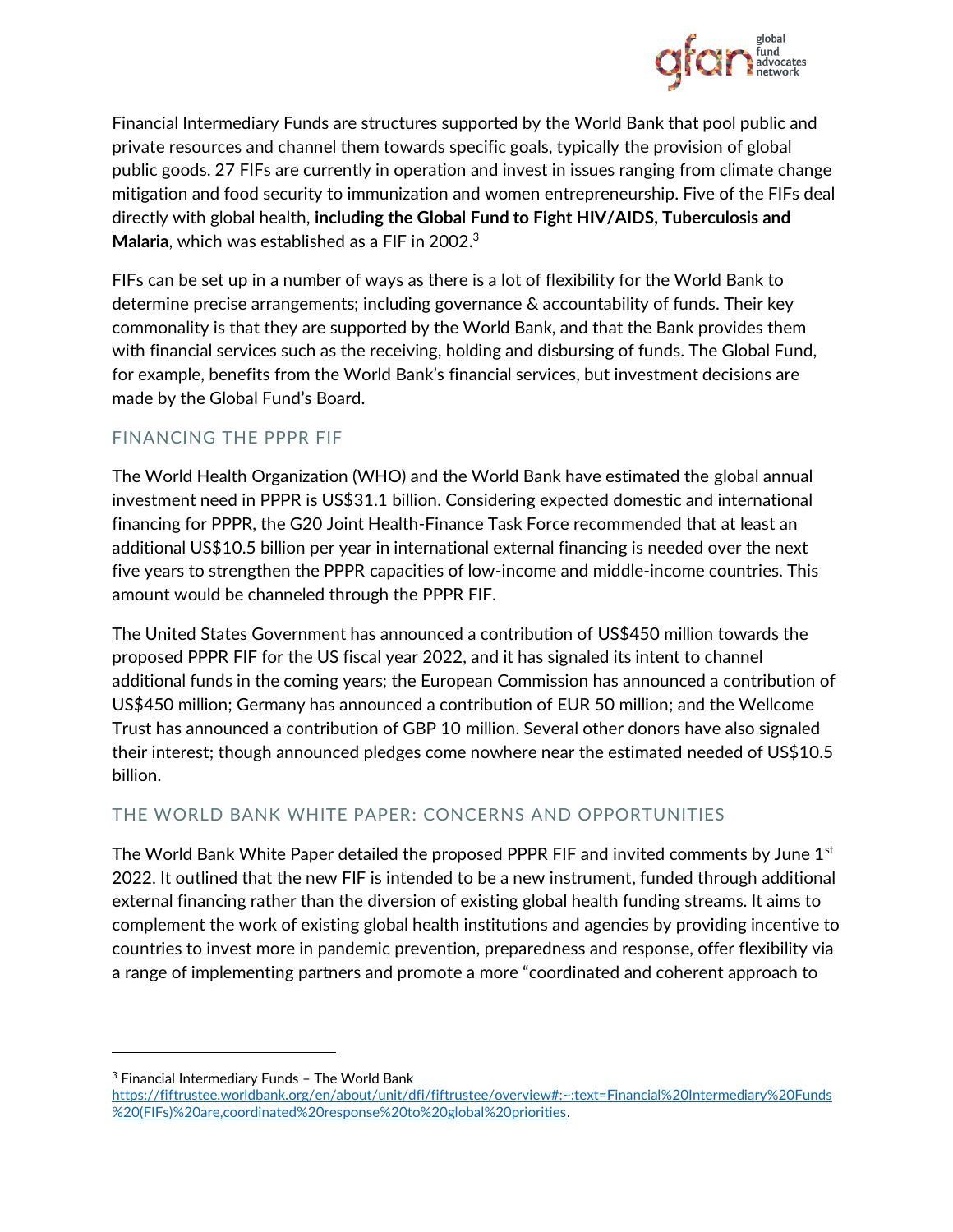

PPR […] by linking financing with existing, country-level planning processes, thereby reducing transaction costs for client countries."

GFAN has collated various inputs that were sent through for consideration [here,](https://www.globalfundadvocatesnetwork.org/toolkit-announced-pandemic-preparedness-fund-pppr-fif/) including two inputs that GFAN co-wrote. We have a number of concerns with the FIF as it is described in the White Paper:

- 1) The FIF's governance excludes a number of essential and necessary stakeholders, including implementing countries, affected communities and civil society organizations.
- 2) Communities and Civil Society Organizations are specifically reduced to a role of "observers", in the name of "efficiency", disregarding essential lessons of public health that initiatives that do not meaningfully involve those it claims to work for fail.
- 3) The Global Fund and other multilateral actors like CEPI and GAVI who have been central to the COVID-19 response via the Access to COVID Technologies – Accelerator (ACT-A) as initial implementing agencies would not be eligible to receive FIF funding\*; which elevates the risk for:
	- a. the diversion of funds away from pre-existing global health programs
	- b. the duplication of existing structures and investments in health system infrastructure, disease prevention, and,
	- c. an increased burden on local and implementing partners and stem the creation of further silos on an issue that is inherently cross-cutting.

However, it is important to note that at the time of writing, news sources were reporting that the Global Fund, Gavi and CEPI would be eligible implementing partners thanks to a waiver – in other words the path for them to be implementing partner may be open but would be complicated.

Other important concerns have been raised in various inputs that include the role of the Private Sector.

There are however, some important opportunities with the FIF as outlined in the White Paper, including:

- 1) The stated objective of additionality i.e. that any PPPR FIF funding should be additional to existing Official Development Assistance budgets,
- 2) That it would seek to complement the work of and work with existing institutions that provide international financing for PPR – signaling some awareness of the existing global health infrastructure.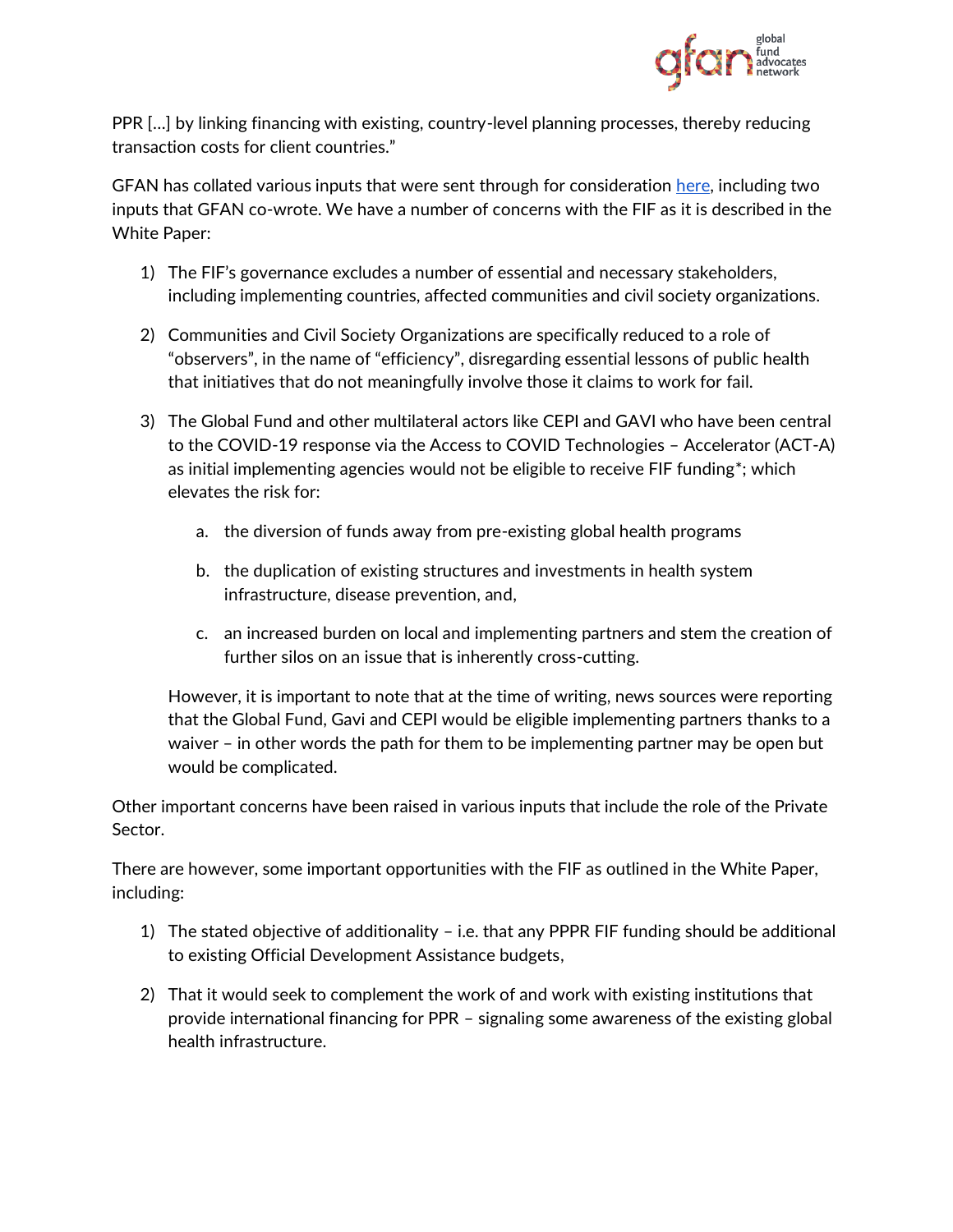

### CURRENT STATE OF NEGOTIATIONS & NEXT STEPS, AS OF JUNE 22ND 2022

#### G20

At the first Joint Health & Finance Ministers meeting organised by Indonesia as the G20 President, on June 21<sup>st</sup> 2022, discussions on the proposed PPPR FIF included representations made by many governments to confirm their positions. In particular, the governments of Canada, the Netherlands and Australia spoke to the need for inclusion of civil society in the governance structure of a PPPR FIF.

On the same day, the news outlet Politico reported that – after pressure from governments such as the United States and Australia – that the Global Fund, Gavi and CEPI would require a waiver to seek money but that the World Bank would do the review process for the waiver ahead of the presumed launch of a PPPR FIF.

### WORLD BANK DIRECTORS

The timelines for the consideration and implementation of the PPPR FIF are compressed. On June  $8<sup>th</sup>$ , the founding donors met with the World Bank to discuss key issues in regards to the White Paper, based on the public comments collected up to June 1<sup>st</sup>. The revised paper will be circulated to the World Bank executive board and a revised version will be discussed at the joint G20 Finance-Health Task Force.

The Executive Board will consider this revised White Paper on June 30<sup>th</sup> and vote whether or not to approve the hosting of the new FIF. If approved, this will kickstart the development of the its strategy and governance structure by founding donors and stakeholders. It is unclear when the revised White Paper will be made public or how non-donor stakeholders, particularly implementing countries, affected communities and civil society organizations will be a part of the decision making process.

The goal appears to be that the PPPR FIF be launched by September-October 2022.

# WHY DOES THIS MATTER IN THE CONTEXT OF THE GLOBAL FUND AND ITS REPLENISHMENT?

Most GFAN advocates are currently seized with the need for a successful  $7<sup>th</sup>$  Replenishment of the Global Fund. The Investment Case sets out a clear rationale for an investment of at least US\$18 billion in order for the Global Fund to deliver on its core objective related to HIV, Tuberculosis and malaria and in-line with its strategic objectives.

The Global Fund strategy noted that pandemic preparedness and response would be an evolving objective and would build upon its 20 years of delivering impact in the area of infectious disease pandemic prevention, preparedness and response and most recently, its work as a co-lead of the Access to COVID Technologies – Accelerator (ACT-A). Many lessons have been learned through the work of the ACT-A which support the continued use of the knowledge and expertise built up